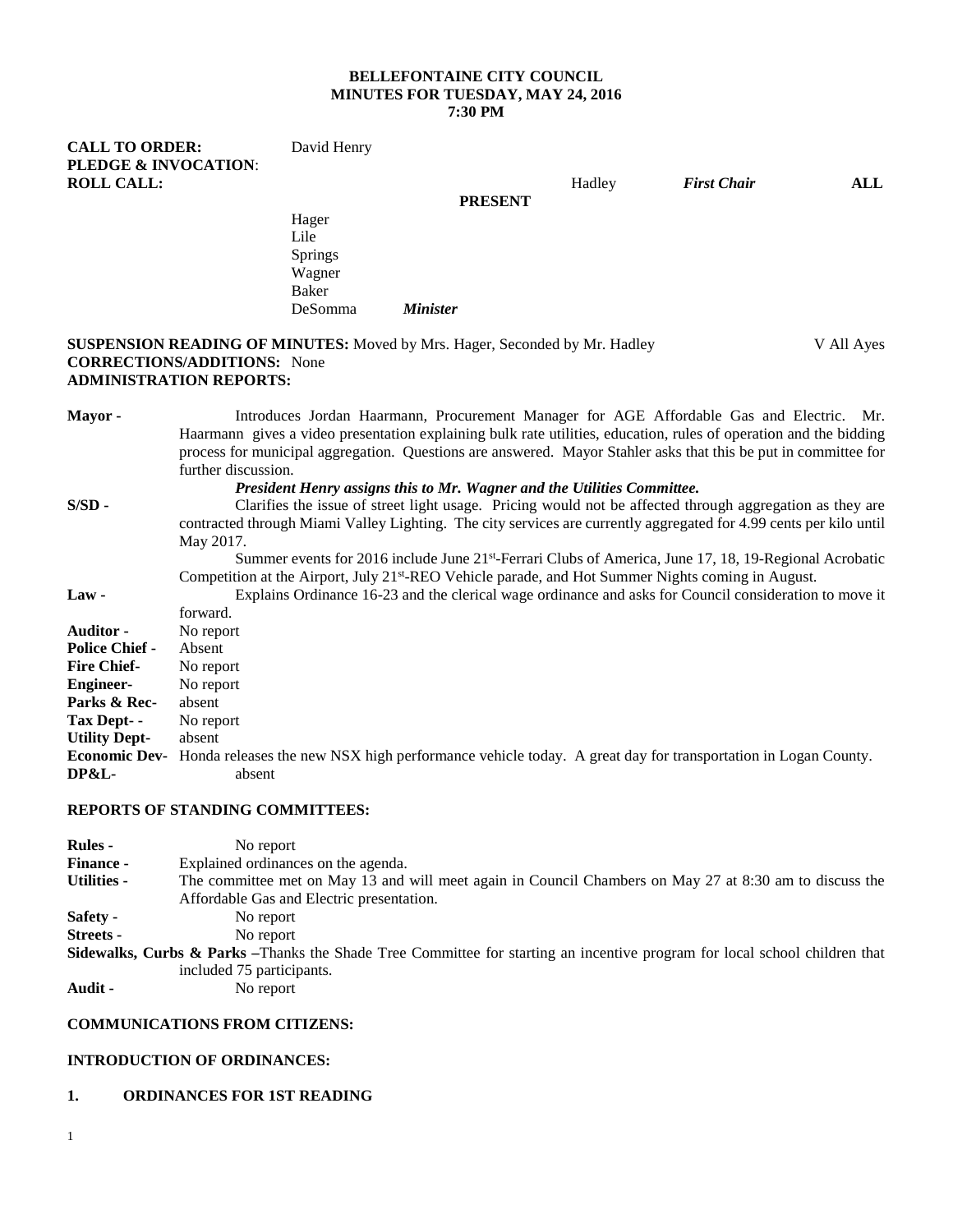16-23 A. AN ORDINANCE ESTABLISHING AND PROVIDING FOR COMPENSATION FOR THE BELLEFONTAINE MUNICIPAL COURT PROSECUTOR'S SECRETARY/PARALEGAL AND VICTIM WITNESS COORDINATOR FOR 2016 AND DECLARING AN EMERGENCY IN THE CITY OF BELLEFONTAINE. OHIO. BELLEFONTAINE, OHIO. 3RR - Moved by Baker, seconded by DeSomma V All Ayes Passage - Moved by Baker, seconded by DeSomma  $V$  All Ayes Adoption - Moved by Baker, seconded by DeSomma V All Ayes 16-24 B. AN ORDINANCE MAKING SUPPLEMENTAL APPROPRIATIONS AND AMENDING THE PERMANENT APPROPRIATIONS ORDINANCE FOR PURPOSES OF GENERAL, PROSECUTOR/PARALEGAL, PROBATION, CEMETERY, BOND RETIREMENT, WATER CONSTRUCTION AND WATER AND DECLARING AN EMERGENCY IN THE CITY OF BELLEFONTAINE, OHIO. **FINANCE** 3RR - Moved by Baker, seconded by Hadley V All Ayes Passage -

- Adoption -
- 16-25 C. AN ORDINANCE AUTHORIZING THE SERVICE-SAFETY DIRECTOR TO ENTER INTO CONTRACT FOR THE PURCHASE OF A 2017 F-550C CABIN CHASSIS FOR THE CITY OF BELLEFONTAINE SEWER DEPARTMENT THROUGH THE STATE OF OHIO DEPARTMENT OF ADMINISTRATIVE SERVICES MANDATORY USE CONTRACT NO. RS901216 AND DECLARING AN EMERGENCY IN THE CITY OF BELLEFONTAINE, OHIO. **FINANCE**

*Motion to amend title in line 3and Section , line 2, to change "2017 F550 cabin chassis" to now read "2017 F550 chassis cab" moved by Baker, seconded by Lile V All Ayes*

| $3RR -$    | Moved by Baker, seconded by DeSomma | V Ayes-Wagner, no |
|------------|-------------------------------------|-------------------|
| Passage -  |                                     |                   |
| Adoption - |                                     |                   |

16-26 D. AN ORDINANCE AUTHORIZING THE TAX ADMINISTRATOR TO ENTER INTO AN AGREEMENT WITH THE REGIONAL INCOME TAX AGENCY TO PRTICIPATE IN THE NON-FILER/ADMINISTRATIVE SUBPOENA PROGRAM AND DECLARING AN EMERGENCY IN THE CITY OF BELLEFONTAINE, OHIO. **FINANCE**

| $3RR -$    | Moved by Baker, seconded by DeSomma | V All Aves |
|------------|-------------------------------------|------------|
| Passage -  | Moved by Baker, seconded by Hadley  | V All Ayes |
| Adoption - | Moved by Baker, seconded by Hadley  | V All Aves |

## **2. ORDINANCES FOR 2ND READING**

## **3. ORDINANCES FOR 3RD READING**

### **COMMUNICATIONS FROM CLERK:** none

**COMMUNICATIONS FROM COUNCIL:** Mrs. Hager asks about the status of the Logan County Animal Shelter and the plan to deal with stray animals. Mr. Holycross states that animals will be transferred to another facility for a fee. *Mayor Stahler asks that the Rules Committee meet again to food truck vendors.*

#### **ADJOURNMENT - 8:25 pm**